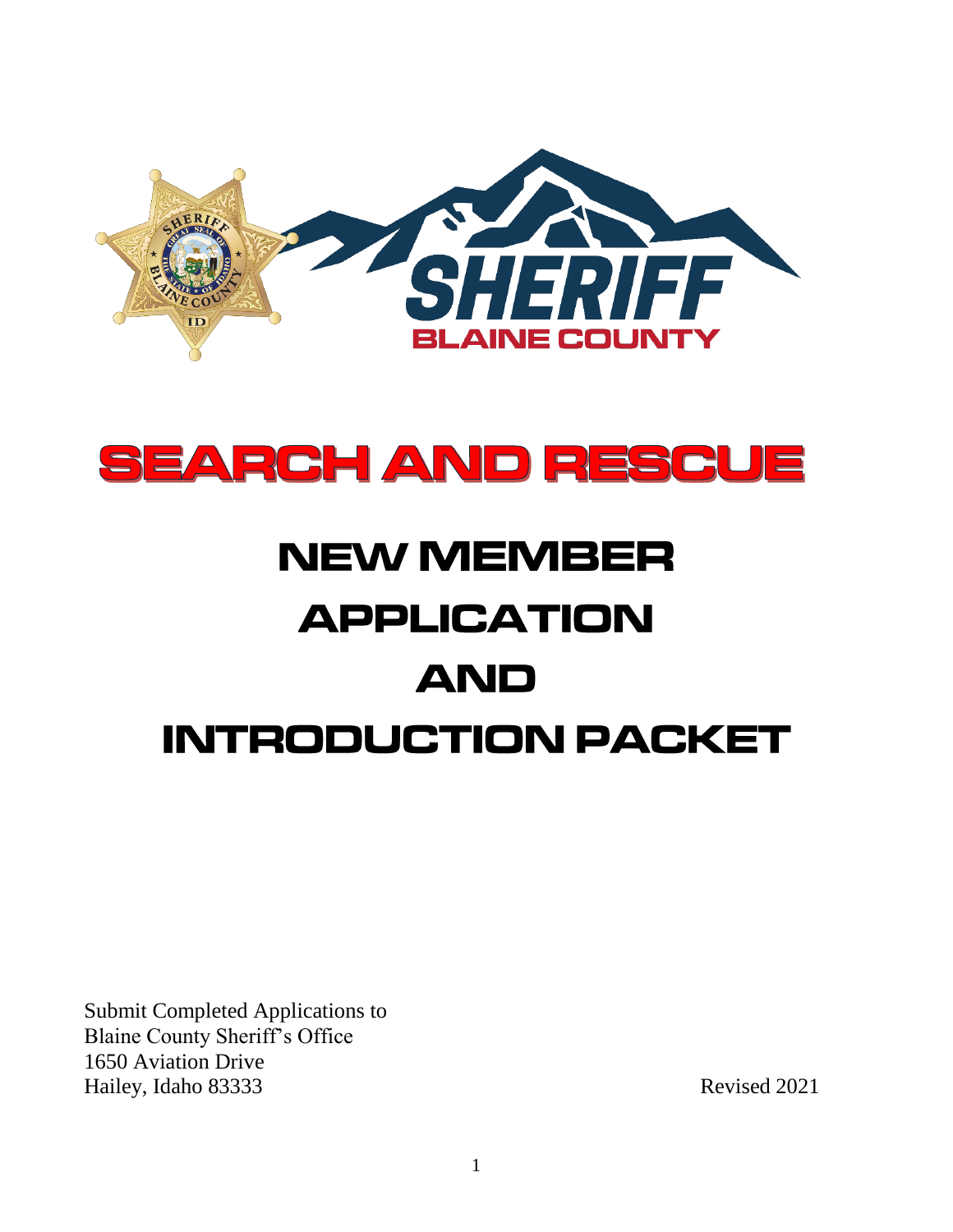# **BCSAR VOLUNTEER APPLICATION**

| NAME FIRST - MIDDLE - LAST                                                                                                                                                                       |                    |                       | <b>DATE OF BIRTH</b>        |    |  |
|--------------------------------------------------------------------------------------------------------------------------------------------------------------------------------------------------|--------------------|-----------------------|-----------------------------|----|--|
| MAILING ADDRESS - BOX NO., CITY, STATE, ZIP                                                                                                                                                      |                    |                       | SOCIAL SECURITY NUMBER      |    |  |
| PHYSICAL ADDRESS - STREET, CITY, STATE, ZIP                                                                                                                                                      |                    |                       |                             |    |  |
| <b>CELL PHONE#</b>                                                                                                                                                                               | <b>HOME PHONE#</b> |                       | <b>WORK PHONE#</b>          |    |  |
| <b>E-MAIL ADDRESS</b>                                                                                                                                                                            |                    |                       | <b>CELL PHONE CARRIER</b>   |    |  |
| ARE YOU A MEMBER OF ANY OTHER PUBLIC SAFETY AGENCY IN BLAINE COUNTY?                                                                                                                             |                    |                       |                             |    |  |
| <b>DRIVERS LICENSE #:</b>                                                                                                                                                                        |                    |                       | VEHICLE MAKE, MODEL, COLOR: |    |  |
| <b>STATE ISSUED:</b>                                                                                                                                                                             |                    | <b>LICENSE PLATE#</b> |                             |    |  |
| <b>EXPIRATION DATE:</b>                                                                                                                                                                          |                    |                       |                             |    |  |
| LIST ALL THE CITIES AND STATES YOU HAVE LIVED IN:                                                                                                                                                |                    |                       |                             |    |  |
| HAVE YOU EVER RECEIVED A CITATION, BEEN CHARGED - OR - CONVICTED OF<br>AN INFRACTION, MISDEMEANOR OR FELONY?<br>This includes charges that were either Dismissed or received Withheld Judgments. |                    |                       | <b>YES</b>                  | NO |  |
| IF YOU ANSWERED YES, PROVIDE DETAILS OF ALL CHARGE(S), DISPOSITION(S), DISPOSITION<br>DATE(S) & LOCATION(S):                                                                                     |                    |                       |                             |    |  |
| LIST ANY SERIOUS MEDICAL CONDITIONS, MEDICATIONS, OR ALLERGIES YOU HAVE:                                                                                                                         |                    |                       |                             |    |  |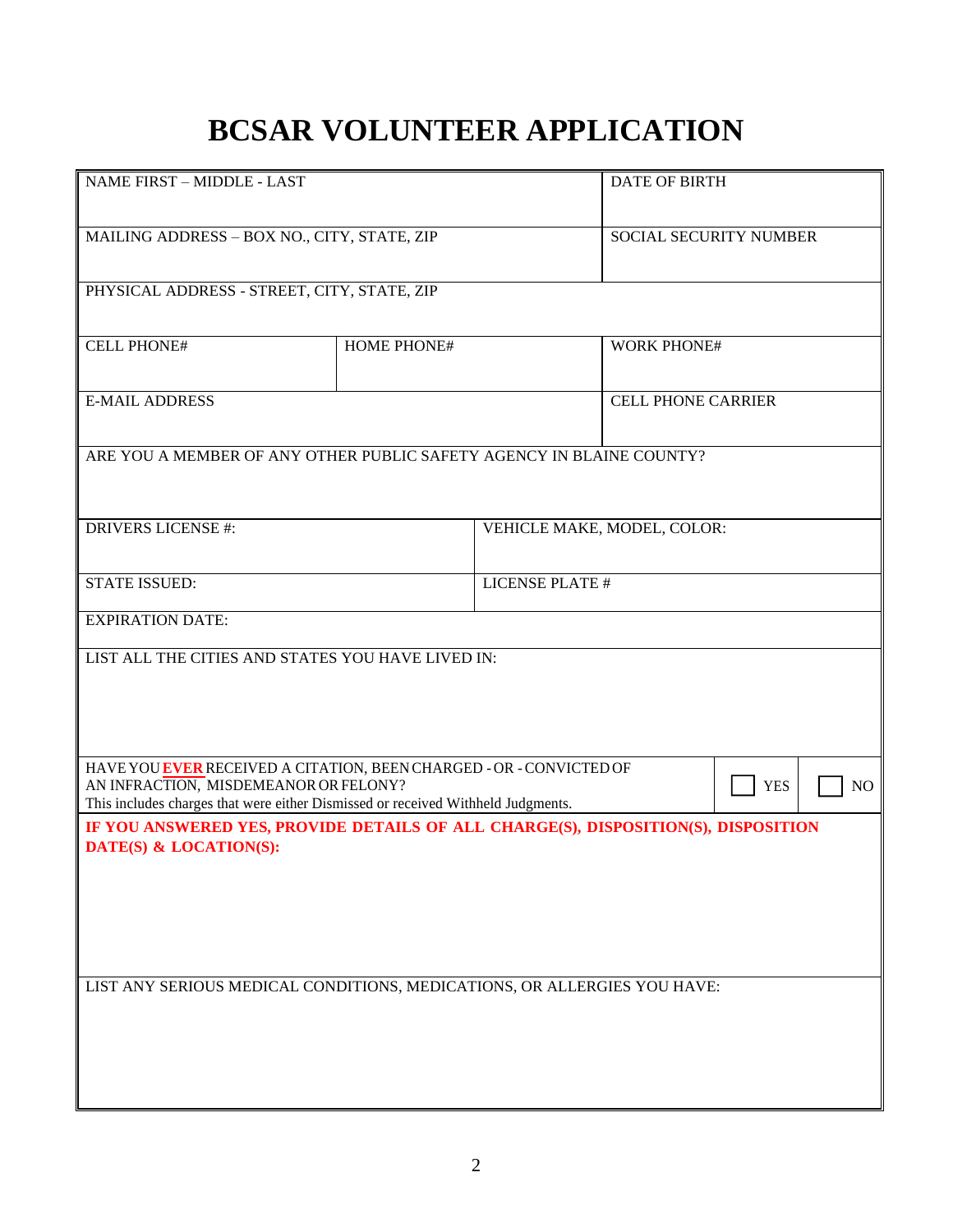### **EMPLOYMENT**

| <b>CURRENT EMPLOYER/COMPANY NAME</b> | <b>EMPLOYMENT LENGTH</b> |
|--------------------------------------|--------------------------|
|                                      |                          |
| <b>ADDRESS</b>                       | <b>POSITION OR TITLE</b> |
|                                      |                          |
| <b>DUTIES</b>                        | <b>SUPERVISOR'S NAME</b> |
|                                      | PHONE NO.                |
|                                      |                          |

### **EMERGENCY CONTACT INFORMATION:**

| <b>EMERGENCY CONTACT NAME:</b>       |                    |                    |  |
|--------------------------------------|--------------------|--------------------|--|
| <b>EMERGENCY CONTACT ADDRESS:</b>    |                    |                    |  |
| <b>RELATIONSHIP:</b>                 |                    |                    |  |
| <b>EMERGENCY CONTACT'S EMPLOYER:</b> |                    |                    |  |
| <b>CELL PHONE:</b>                   | <b>WORK PHONE:</b> | <b>HOME PHONE:</b> |  |

#### **PRIOR TRAINING AND EXPERIENCE**

List all current certifications and licenses that indicate your particular area of expertise or training relative to volunteer service.

| <b>CERTIFICATE</b> | <b>ISSUING AGENCY</b> | <b>DATE ISSUED</b> |
|--------------------|-----------------------|--------------------|
|                    |                       |                    |
|                    |                       |                    |
|                    |                       |                    |
|                    |                       |                    |
|                    |                       |                    |
|                    |                       |                    |
|                    |                       |                    |
|                    |                       |                    |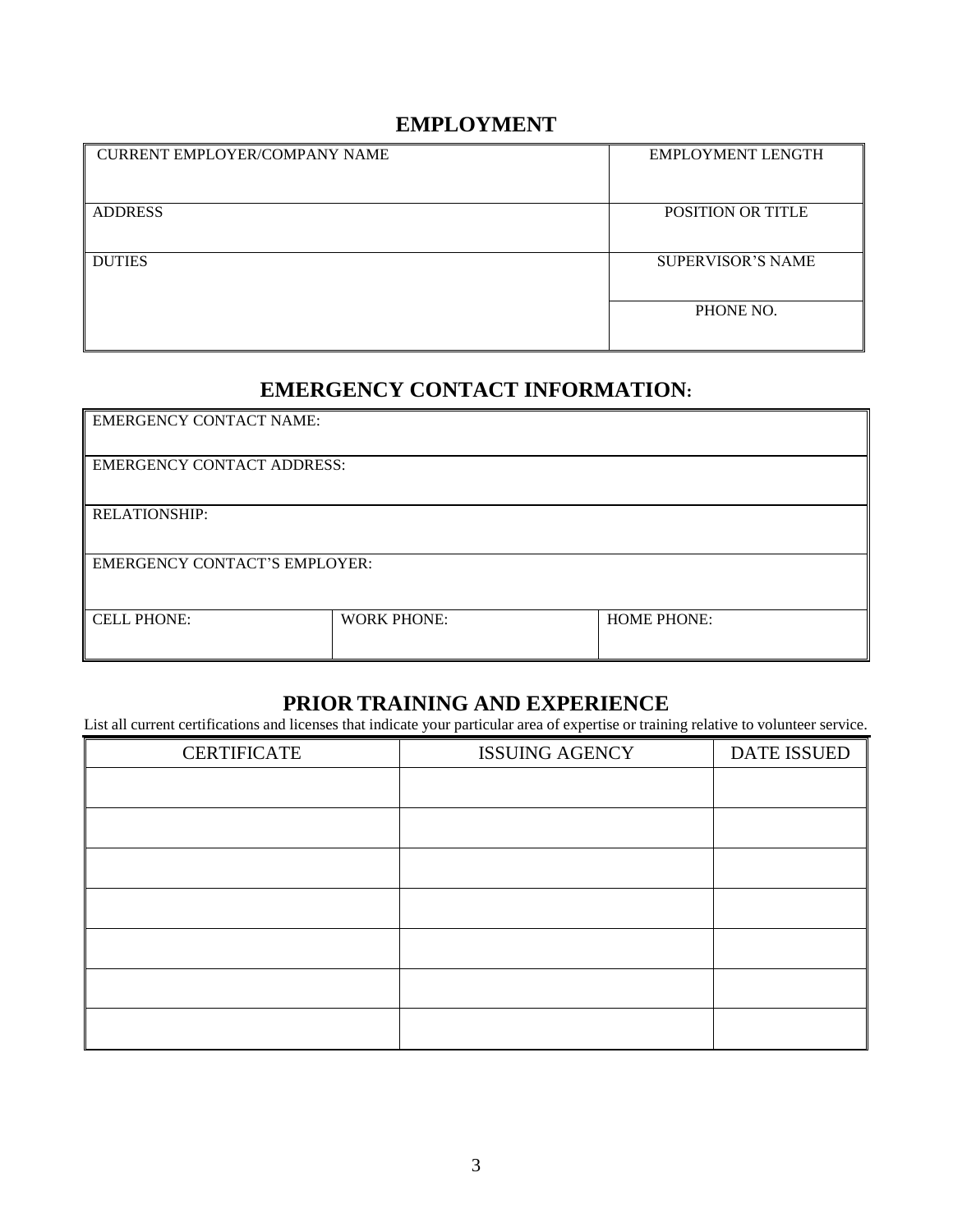DESCRIBE ANY SPECIAL ABILITIES OR TRAINING YOU HAVE RECEIVED:

DESCRIBE ANY SPECIAL EQUIPMENT YOU HAVE AND YOUR LEVEL OF EXPERIENCE WITH EACH:

DO YOU HAVE THE NECESSARY EQUIPMENT IN VEHICLE TO BE ABLE TO RESPOND IN THE FIELD?

LIST ANY OTHER SKILLS, such as Business, Accounting, Electronics, Construction, CPR, Photography, Computer, Medical, etc.

PLEASE EXPLAIN WHY YOU WANT TO BECOME A BLAINE COUNTY SEARCH AND RESCUE VOLUNTEER?

LIST ANY ADDITIONAL INFORMATION YOU WANT US TO KNOW (Optional)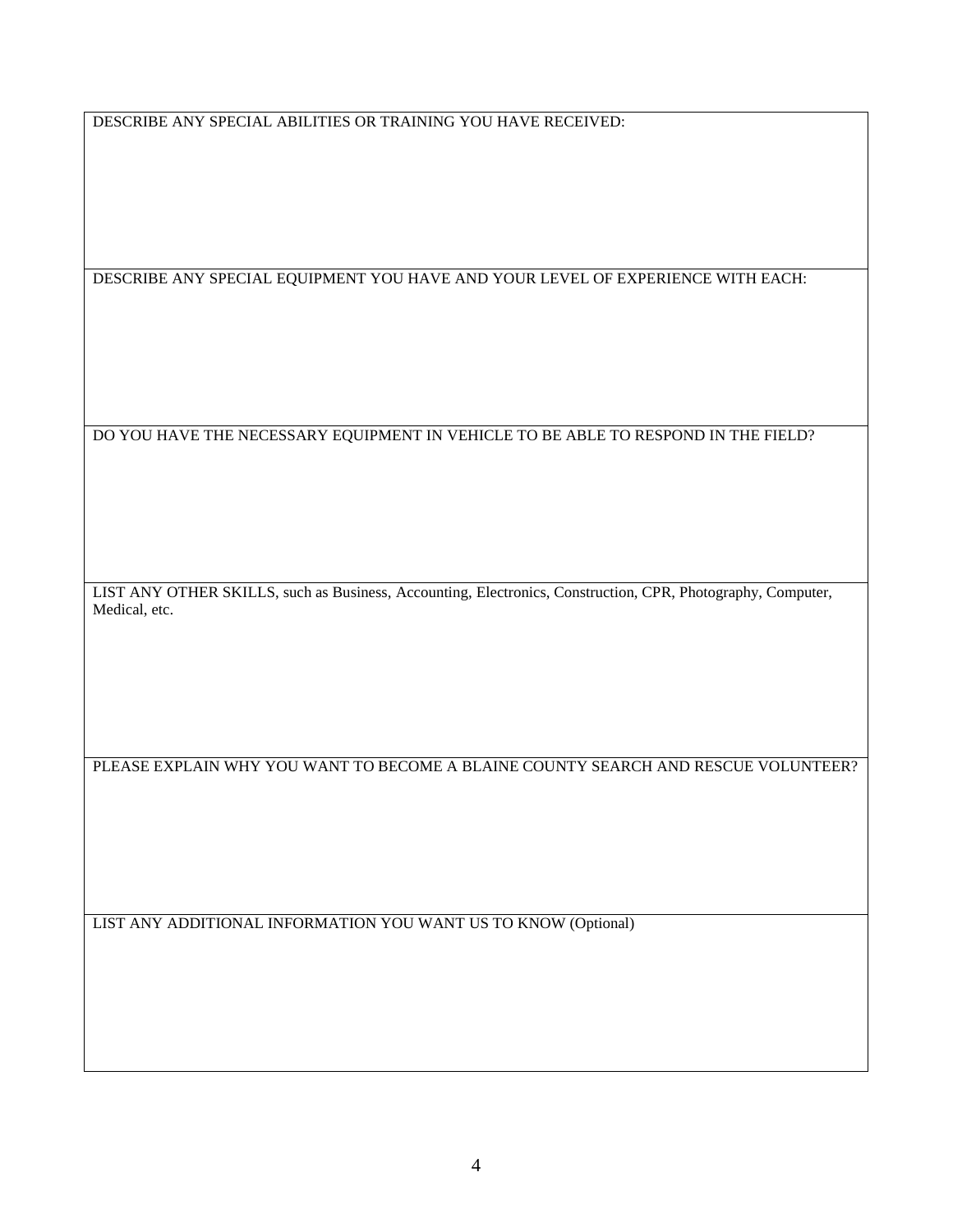## **PERSONAL WAIVER**

By signing this document, I am agreeing to a background investigation for security clearance purposes. I am acknowledging I have answered all of the questions honestly and accurately. I understand and acknowledge that any discovered falsification, omission, or misrepresentation may result in disqualification from Blaine County Search and Rescue. Approval is based upon various factors;final approval is the sole discretion of the Sheriff. I recognize that the Blaine County Sheriff's Office as the authorizing law enforcement agency has a legal, as well as moral, obligation to ensure that persons volunteering as Search and Rescue Members conform to the very highest standards.

To that end, I recognize that the Blaine County Sheriff's Office may conduct a background investigation into my fitness which may include contacting persons and/or organizations that may have personal, medical, employment and/or psychological history information relating to me. I give my permission for verification of my criminal history and drivers record.

Therefore, I release and hold harmless the Blaine County Sheriff's Office, its officers, agents, from any claim or damages pertaining to this background investigation. I hereby waive my right, now and in the future, to examine, review, or otherwise discover the contents of this investigation and all related documents thereto.

I also understand that during my association with the Blaine County Search and Rescue I may have access to restricted or confidential information. I agree not to disclose any information derived from any Sheriff's Office or BCSAR source to members of the public or media without the specific permission of the Sheriff.

#### **PRINT NAME OF BCSAR APPLICANT:**

| Date: |
|-------|
|       |

#### **\*\*PLEASE DETACH HERE AND SUBMIT PAGES 1-5 WITH A COLOR COPY OF YOUR OFFICIAL IDENTIFICATION (DRIVERS LICENSE OR PASSPORT) to BCSAR\*\* Applications may be mailed or delivered to 1650 Aviation Drive in Hailey, Idaho 83333**

| APPROVED () DENIED () BY:     | DATE: |
|-------------------------------|-------|
| Entered in Code Red           |       |
| Entered in BCSAR Callout List |       |
| Entered in BCSAR Email Group  |       |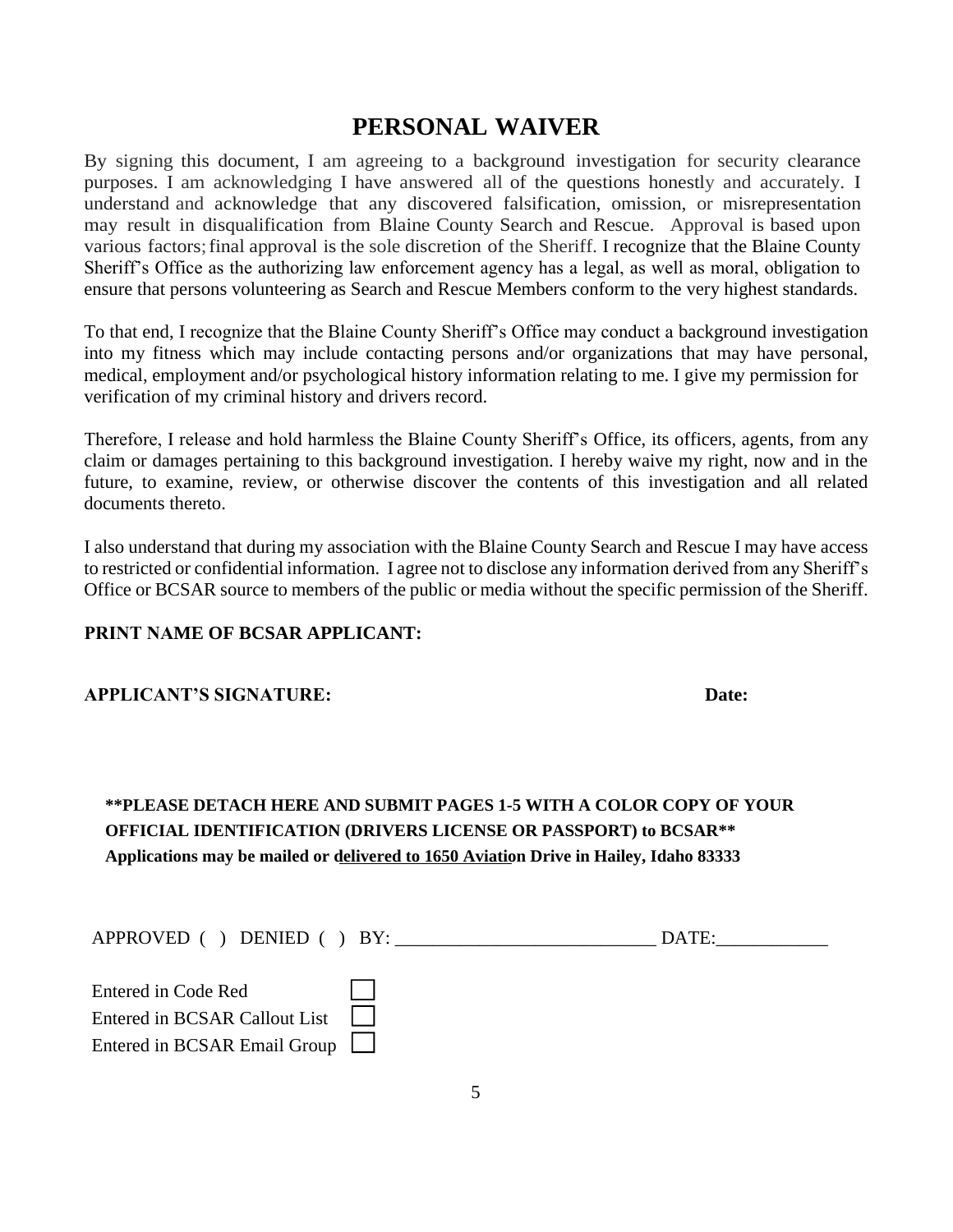Separate this section from the application and retain it for reference.



# **BLAINE COUNTY SEARCH AND RESCUE NEW MEMBER INTRODUCTION**

Welcome to Blaine County Search and Rescue (BCSAR). You are joining an organization that is dedicated to helping people in need. We each join this organization for our own reasons; the National Association for Search and Rescue summarizes one of the best reasons with their motto:

## "So Others May Live"

This introduction packet has been created to help familiarize you with Blaine County Search and Rescue and what is required to become an active member within the organization. While this packet is not comprehensive, it will provide enough information and training guidelines to assist you in becoming a valuable asset to the organization during BCSAR operations. The training members complete will also help determine where each member can best serve during operations.

## **MISSION STATEMENT**

It is the mission of the Blaine County Search and Rescue to maintain a group of trained volunteers to be used as directed by the Sheriff of Blaine County. This group shall be trained to search for and rescue those lost or injured, or those who are victims of natural or man-made disasters in Blaine County.

## **BLAINE COUNTY CHARACTERISTICS**

Blaine County encompasses over 2600 square miles. Elevations range from a low point of 4200 feet at Lake Walcott in Southern Blaine County to a high point of 12,009 feet above sea level on Hyndman Peak in the Pioneer Mountains in Northern Blaine County.

Over 80% of Blaine County is owned by some form of public government. The Bureau of Land Management (BLM) and the National Forest Service account for 75% of this land. This translates into a lot of areas available for the public to utilize. From tall mountain peaks and meadows to high plateau deserts and lava fields, Blaine County Search and Rescue conducts operations in all types of climates and geography.

Blaine County is adjoined by ten other counties; more than any other county in the state. These counties share similar geographic features with Blaine County and are also comprised of mostly public lands. Each of these counties may request mutual aid in a search or rescue operation.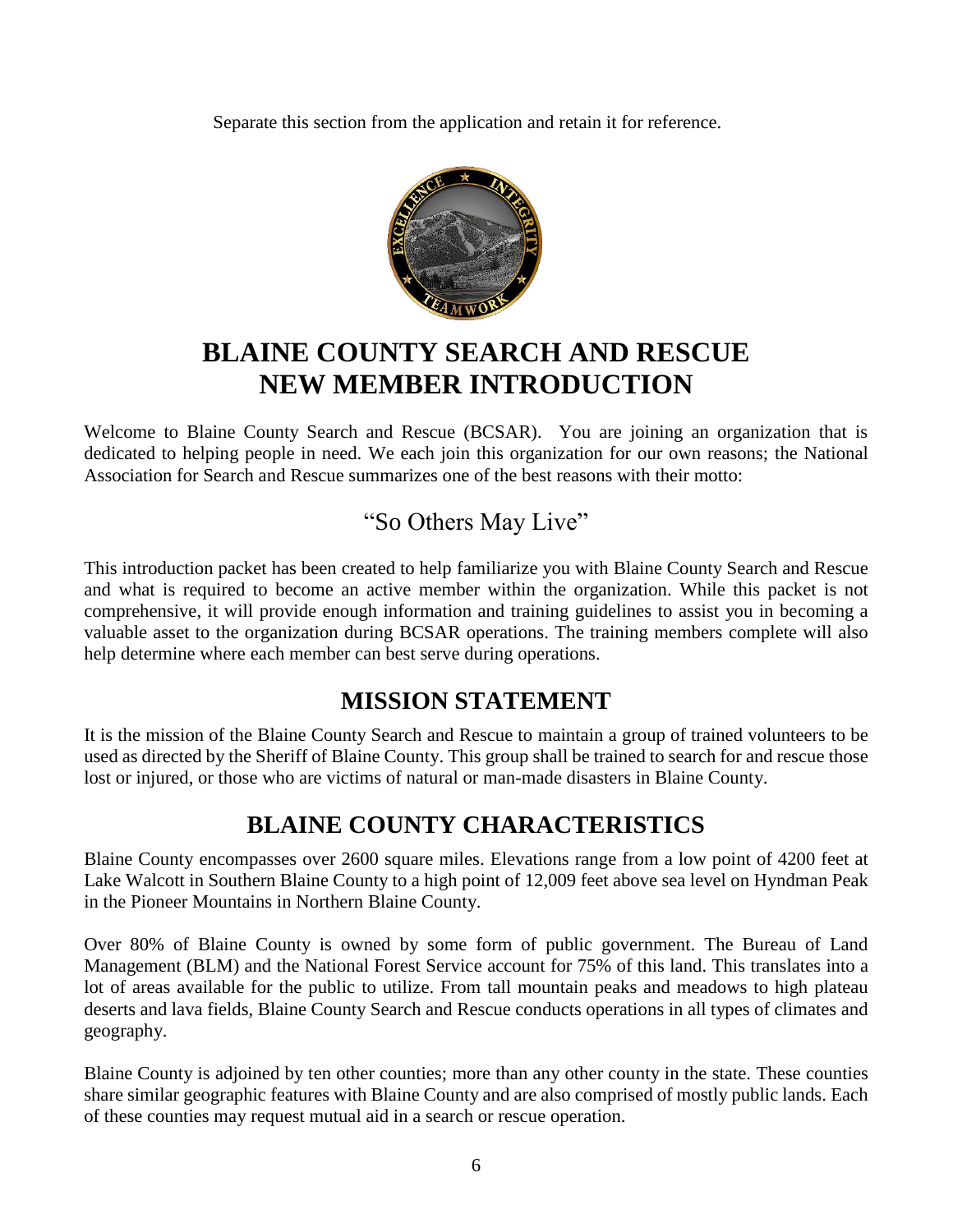# **OPERATIONS**

Blaine County Search and Rescue operates under the authority of the Sheriff of Blaine County, Steve Harkins. The Sheriff is responsible for all search and rescue operations within the county per Idaho statute.

BCSAR performs multiple types of operations in the performance of its duties. The most common operation conducted is a search for a missing person. Other types of operations include:

- Medical assistance and extraction of people injured in the backcountry
- Body recovery of fatal accident victims
- Search for avalanche victims
- Assist in swift river rescues
- Assist in criminal investigations
- Assist Sheriff's Office during natural disasters

Anyone can call for assistance from Blaine County Search and Rescue, but it is the officers of the Sheriff's department that determine when and who gets activated within the group. Calls for help are taken by a dispatcher and given to the ranking officer on duty to determine if there is a need for BCSAR.

Once the determination that BCSAR is needed, senior members of the group are called in to begin planning the operation. This planning group typically consists of two or three members with experience in the type of operation at hand. They receive information from the ranking officer and reporting parties that will help determine the number of people and equipment required and the best plan for conducting the operation.

Once the planning stage is started, a call out page will go out to notify members of BCSAR that an operation is about to begin. The page, sent by the Blaine County Emergency Communications Center, will be a description of where members are requested to meet and may include what the operation involves or what type of equipment is required. **Not all operations require that all members be notified.** However, the typical rule of thumb is that having more people than needed responding to a call is better than not having enough people to do the job.

In addition to running searches itself, Blaine County Search and Rescue provides logistic and support services for other rescue groups such as the Galena Backcountry Ski Patrol, and auxiliary groups who operate under the authority of the Blaine County Sheriff's Office. BCSAR also works with other organizations including local Fire Departments, Sun Valley Company Ski Patrol, Heli-Ski Guides and the Rescue Dive Team.

# **MEETINGS**

BCSAR regular meetings are held the second Thursday of every month at 6 p.m. The location of the meeting can vary so reminder email messages and texts are sent to confirm meeting plans and locations approximately one week prior.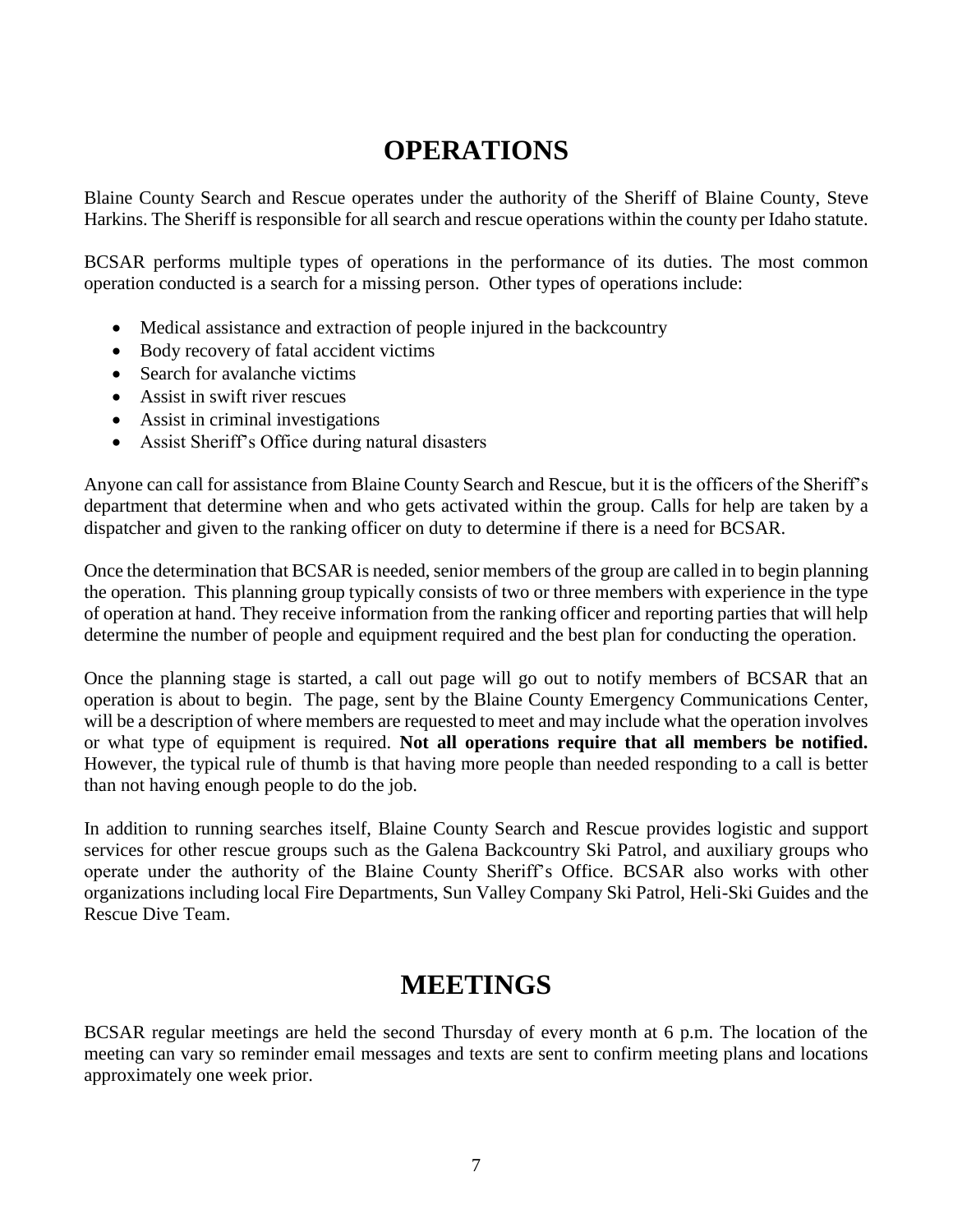# **MEMBERS**

Blaine County Search and Rescue is a volunteer organization. All training and operation time is donated by the individual member for the good of the organization. It is this commitment to the group that makes BCSAR one of the best rescue organizations in the state.

Since 1998, Blaine County Search and Rescue has trained its members to the national certified standards of the National Association for Search and Rescue (NASAR). These standards list three levels of training from Search and Rescue Technician Level III (SAR Tech) to the current highest level of Search and Rescue Technician Level I. Members of BCSAR currently include people qualified at the SAR Tech I and II levels as well as members with local training only. Training is also available in association with the Ketchum Fire Department and Wood River Fire and Rescue.

One of the goals of Blaine County Search and Rescue is that all field personnel have passed the SAR Tech II level of training. This training is in addition to the new member program and is an important milestone for all members to achieve. The SAR Tech II program is a standardized training that allows anyone familiar with it to judge the minimum capabilities of other people who have been through the training.

Members of the Blaine County Search and Rescue have also received specialized certified training in other areas including:

- Avalanche Awareness
- Tracking
- Outdoor Emergency Care / CPR
- Search Management
- K9 Trailing, Area Search, Avalanche, & Cadaver

# **EQUIPMENT**

Blaine County Search and Rescue maintains a large cache of common equipment for the group as well as some equipment that is mandatory for all active members to have. This common equipment includes:

- Global Positioning Satellite (GPS) Receivers
- Two-Way Radios and Batteries
- Quadrangle Maps of Blaine County
- Stokes Litter and Wheel and Backboard
- Personal Flotation Devices
- Oxygen Bottles and Masks
- Helmets
- Mobile Repeater

All members are required to maintain a personal 24-hour ready pack for field operations. The gear in this pack is purchased by each member but must contain certain standard items to be considered a field pack for BCSAR. All new members will be required to have a 24-hour pack and its contents by the end of their probationary period. A sample list of the 24-hour ready pack is provided for reference.